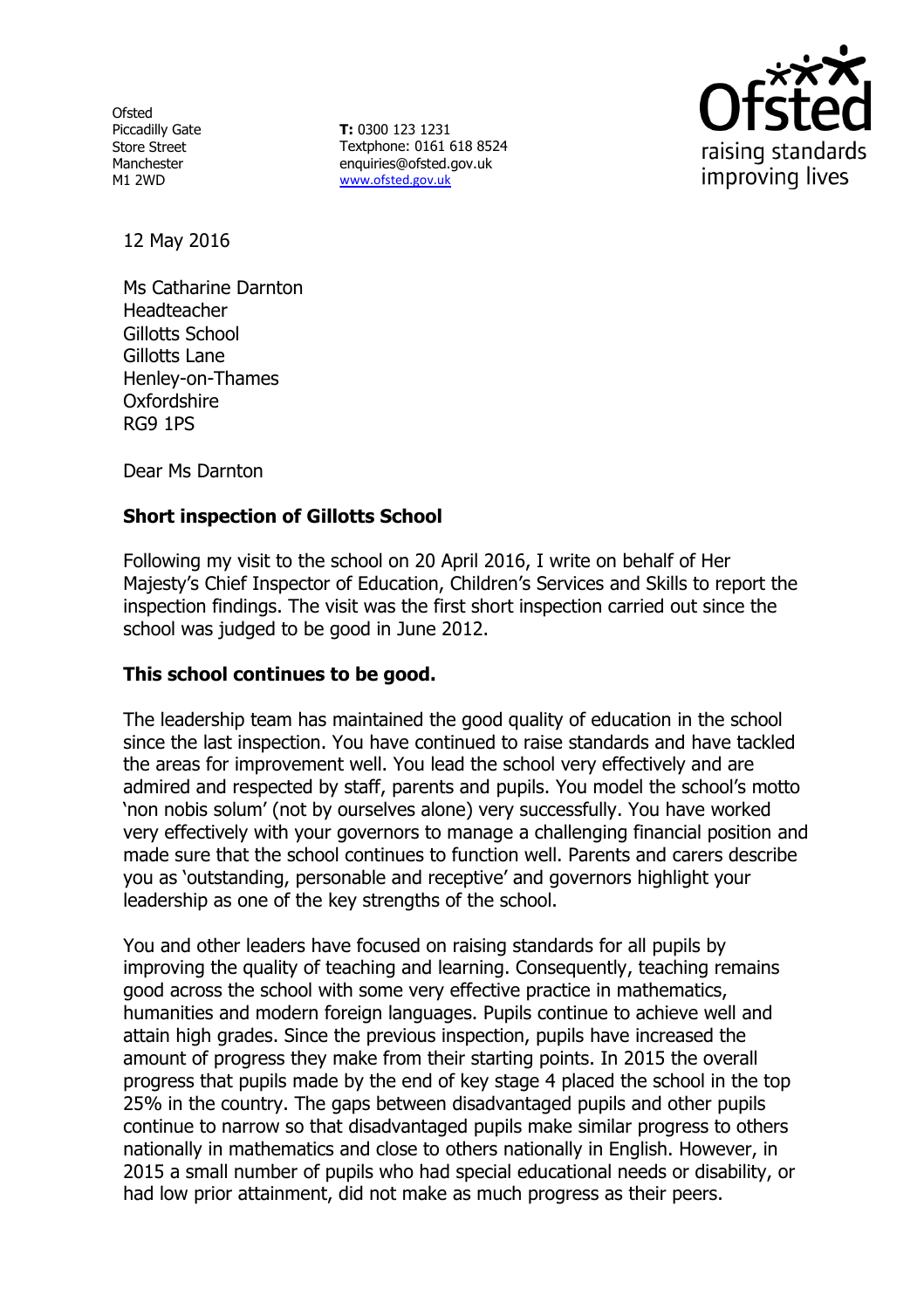

You continue to work effectively with your local primary schools and collaborate very successfully to support transition from primary to secondary school. You have also developed good links with the local college and other local secondary schools to create a network to support pupils' skills and readiness for further education or training in key stage 5 and beyond. You have usefully set up subject networks to support the development of subject leaders in the local area. However, you recognise that your senior and middle leaders would benefit from experiencing the best practice in the region and nationally so that they can further develop their subject expertise.

You have managed the challenge of recruiting staff well by developing innovative approaches to retain the best staff and attract good candidates to work at Gillotts. You and your staff are ambitious to improve the school further so that it becomes one of the most successful schools in the country. There are suitably rigorous approaches to managing teachers' performance, and an effective support programme of coaching and professional development. You have started to give staff more opportunities to visit other schools, and recognise that this could be developed further. Staff are overwhelmingly positive about working at the school and about you and your leaders. They say that there is 'an atmosphere of mutual support and teachers are encouraged to share best practice'.

Leaders have tackled both of the areas for improvement identified at the last inspection effectively:

- You have introduced a new system of assessment that all teachers use well to plan lessons. Leaders at all levels now use information about pupils' progress adroitly to analyse how well individuals and groups are doing. The majority of pupils make good progress and if they fall behind receive appropriate additional support. However, a few pupils who are disadvantaged or have special educational needs or disability do not make the strong progress that their peers make.
- You have successfully raised the level of challenge for the most able pupils. Teachers regularly stretch and challenge pupils to do their best, and over the last two years the proportion of pupils achieving the highest grades has risen in most subjects. However, your evaluation shows that there is still some variation between subjects and especially those that are optional at GCSE.

# **Safeguarding is effective.**

Pupils are very well cared for and are safe in school. There are comprehensive procedures in place, policies are regularly reviewed and record keeping is meticulous. Staff are trained appropriately and governors have a good oversight of procedures to safeguard pupils. Consequently, the overwhelming majority of parents agree that the school is a safe and supportive environment. One parent describes 'the happy atmosphere' in the school while another reports that 'teachers really care for the students'.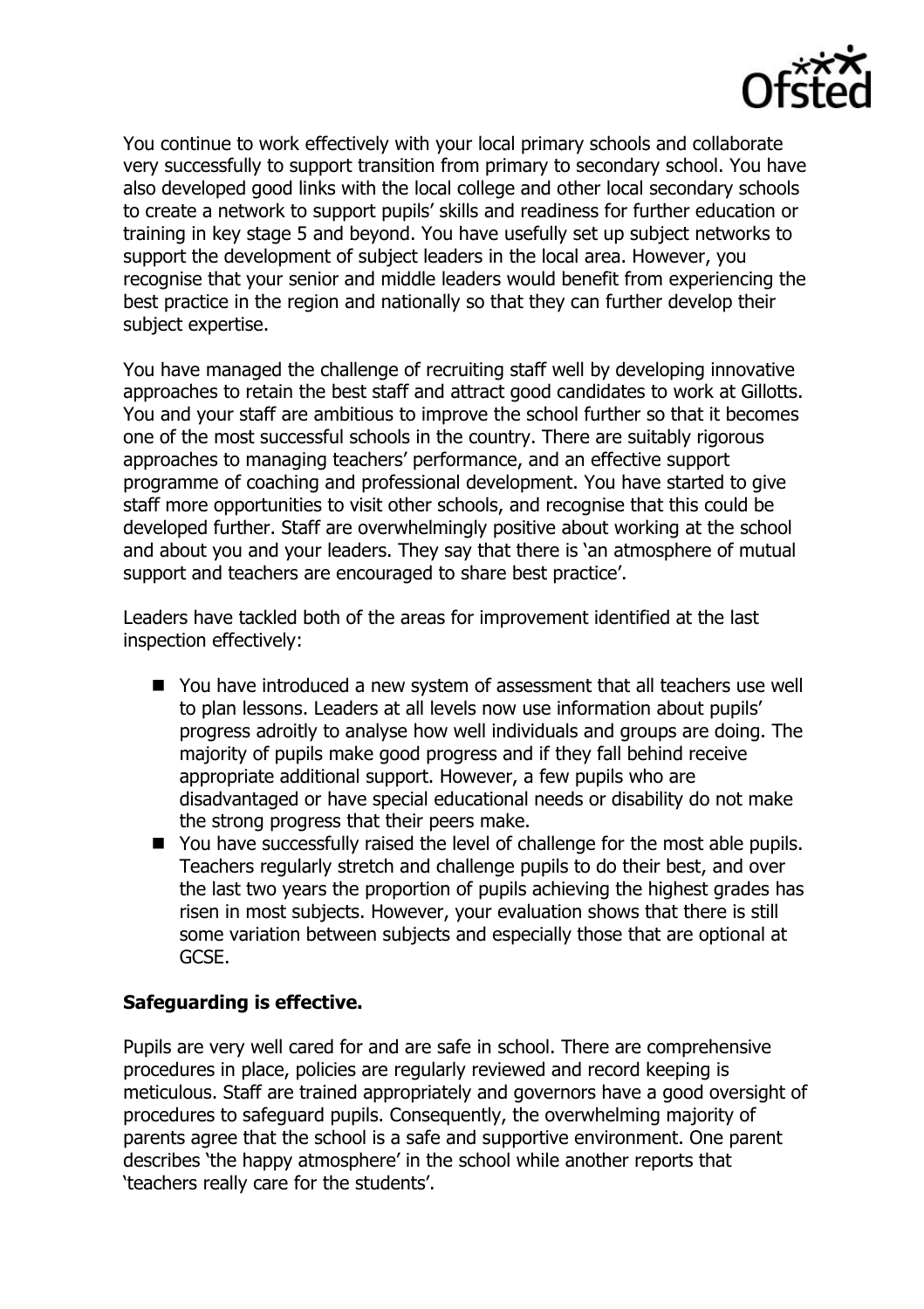

## **Inspection findings**

- You, your fellow leaders and the governors are highly ambitious and you are aware that there are still areas that require further attention. You and your leaders know the school well, and your evaluation of the strengths and weaknesses is robust and rigorous. Your improvement plan addresses the less effective areas well and sets out clearly where you expect to be by the end of the year. Leaders at all levels are aware of the whole-school priorities and how these fit into their own plans to raise standards.
- You monitor the work of the school well. You have developed the way you check the quality of teaching and give feedback to staff on how to improve their practice. You recognise that further work to develop coaching and training will ensure that all staff become as effective as those in your highest-performing teams.
- The new system of assessing pupils' work is effective and well understood by pupils and staff. However, you agree that the system is still relatively new and needs further refinement.
- Governance is robust and governors are well informed about the work of the school. They are acutely aware of the challenges you face in recruiting high-quality staff, and use their expertise appropriately to work with you on setting the strategic direction of the school. However, governors do not sufficiently challenge you about the impact of additional funding for pupils who are either disadvantaged or have special educational needs so that more of these pupils catch up with their peers.
- Standards in most subjects in 2015 were above or well above the national average. This was especially the case for mathematics, the separate sciences, modern foreign languages and humanities.
- Where achievement was lower than you expected in 2015, you have taken appropriate steps to put this right by supporting leaders to take a more robust approach to improving teaching. Current information, for example in art, shows that pupils are achieving higher grades than previously.
- $\blacksquare$  The most able pupils achieved well in 2015, with many gaining the highest grades in the majority of subjects. The performance of current pupils is improving further and this is especially the case in English language where school information indicates that over a third of the cohort are expected to achieve the highest grades.
- Standards in mathematics are very high. The majority of pupils make similar or better progress than their peers nationally. A significant minority make exceptional progress. In English in 2015, the progress made by most pupils was just above the national average. Current information shows that more pupils are working well and are making better progress in English.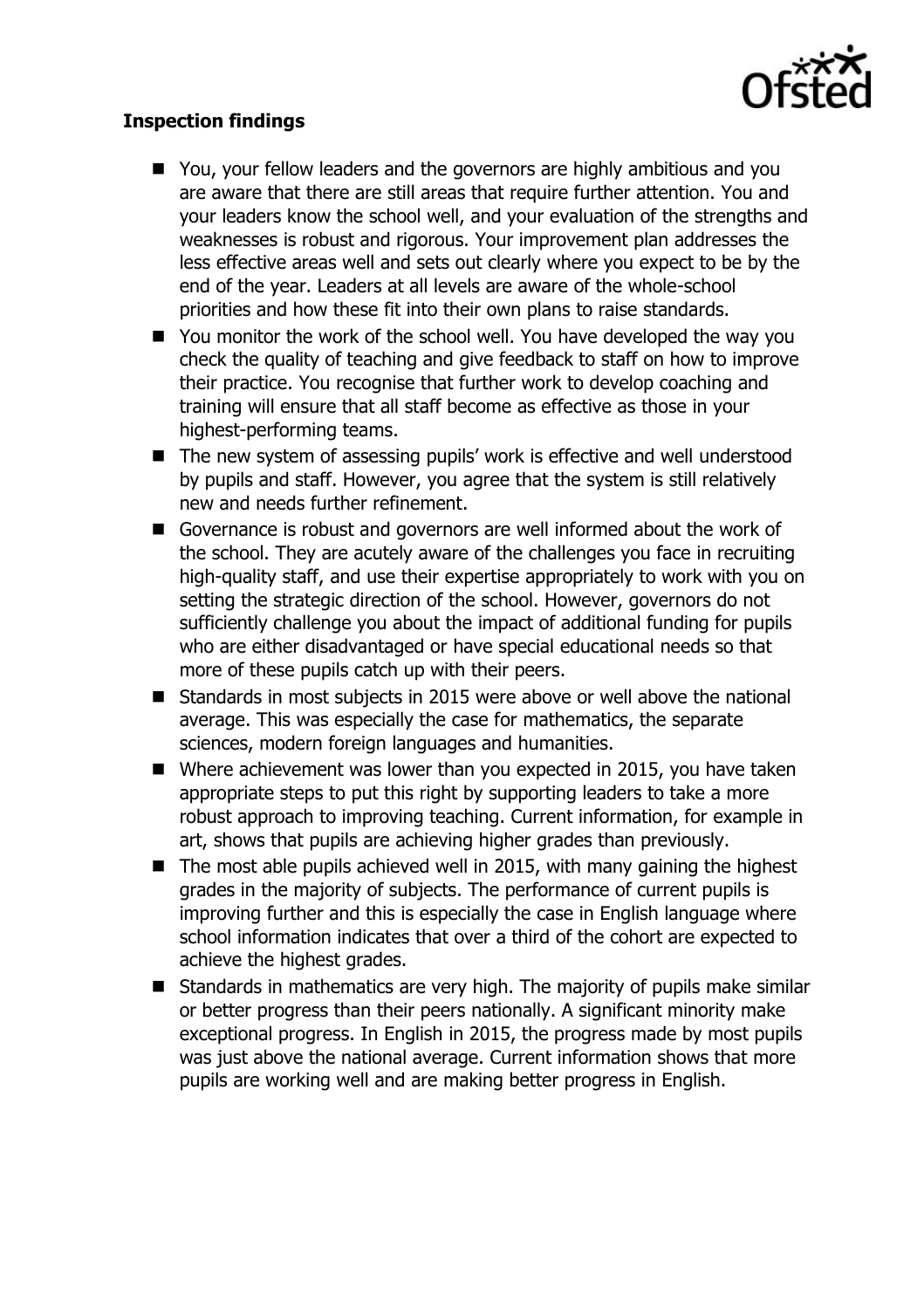

- In 2015, disadvantaged pupils made similar or better progress than other pupils nationally in mathematics, but this was not the case in English. Information shows that the gap between disadvantaged pupils and others in the current Year 11 cohort is narrowing. Disadvantaged pupils do well in many subjects in the school but there are still small gaps in their achievement in key stage 3, especially in English.
- Staff know disadvantaged pupils well and provide excellent support for these pupils' personal development. However, not all staff are sufficiently aware of the most effective approaches to support disadvantaged pupils' learning and to improve their attendance. Leaders and governors regularly review this aspect of the school's work. Some of their evaluation is not sufficiently focused on closing the small gaps that remain, to ensure that disadvantaged pupils make the same strong progress as others in the school.
- Teaching is effective in the vast majority of subjects and is especially strong in humanities, mathematics and modern foreign languages. There are good systems in place to improve the quality of learning. Work is well adapted to the needs of the most able and middle ability pupils. However, some staff are less skilful at providing for the needs of the least able, including some pupils who have special educational needs or disability. Consequently, these pupils make less progress than their peers, especially in key stage 3.
- $\blacksquare$  The attendance of pupils is high and continues to improve, most notably among disadvantaged pupils. There are very few exclusions and there are good systems in place to support pupils who need additional help to behave well. However, disadvantaged pupils and those pupils who have special educational needs or disability are more frequently placed in internal isolation than other groups of pupils in the school.
- Behaviour around the school is calm and purposeful. Pupils are polite, exceptionally friendly and keen to share their very positive views about the school. There was virtually no litter seen in the buildings and support staff reported that pupils take great care of the environment. The overwhelming majority of pupils are happy at school and would recommend it to other pupils. The views of the many are reflected in the comment of one pupil who described the school as 'a joyful place'.

### **Next steps for the school**

Leaders and those responsible for governance should ensure that:

- $\blacksquare$  they increase the proportion of disadvantaged pupils making strong progress so it is similar to that of other pupils in the school
- the quality of teaching for pupils who have special educational needs or disability improves by sharing more effectively the best practice within the school so that these pupils make progress in line with their peers.